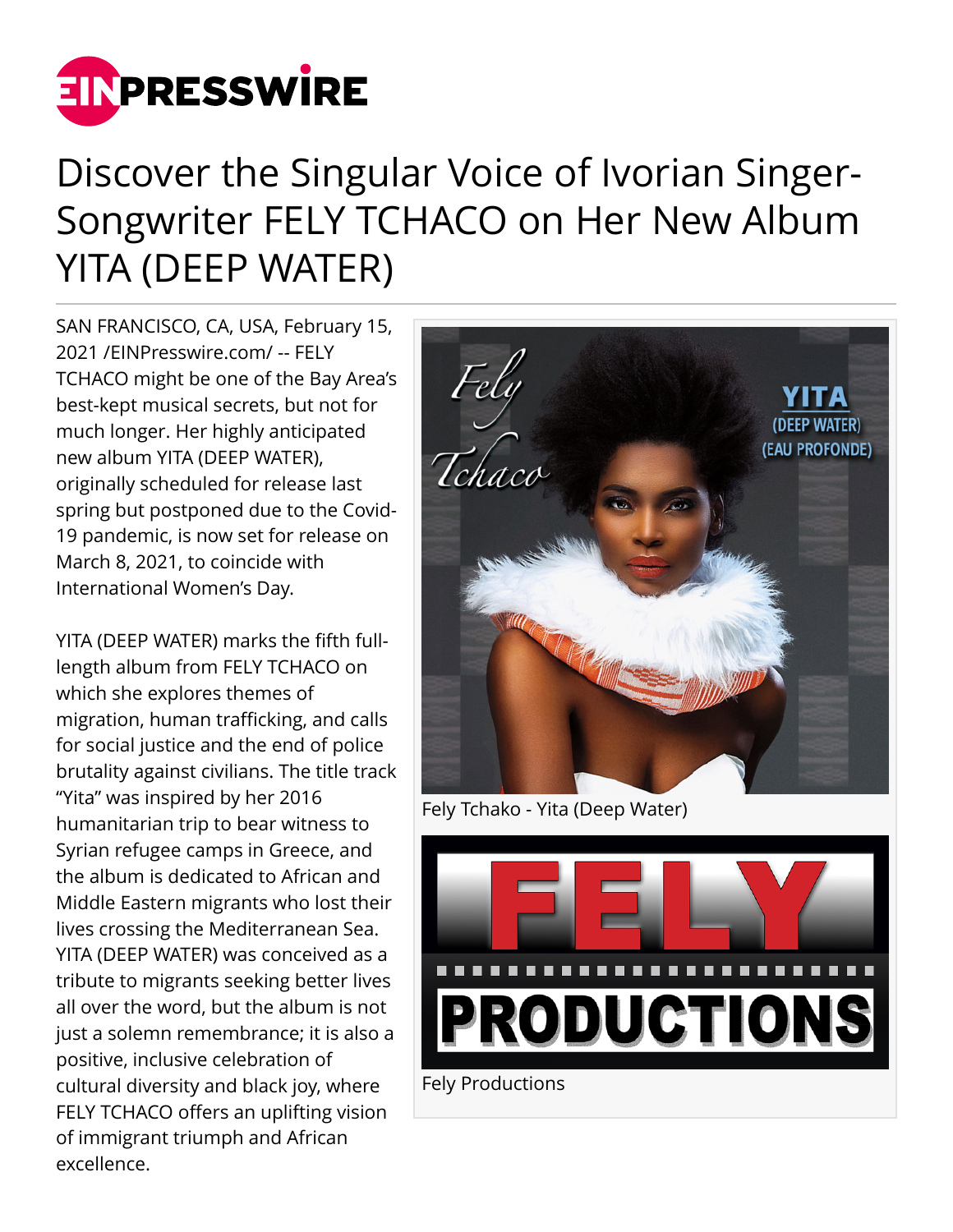An immigrant who faced tremendous challenges herself, FELY TCHACO was born and raised in the West African nation of Cote d'Ivoire, where she released two albums to critical acclaim in the 1990s. She now resides in San Francisco, where she continues to



refine her sound and vision. Since 2004, FELY TCHACO has released two more albums and an EP, racking up more accolades on this side of the Atlantic including an Independent Music Award for "Best Song" in the World Beat category, and a "Just Plain Folks Music Award."

YITA (DEEP WATER) is an album firmly rooted in tradition, but cosmopolitan in composition and outlook. FELY TCHACO's unflinching lyrics are inspired by current events, and always grounded in her own life experiences. FELY TCHACO sings in many different languages: English and French as well as in the languages she grew up speaking, such as Gouro, Bete, and Dioula. A dancer as well as a musician, FELY TCHACO specializes in the traditional rhythms of the West African forest region, such as gbegbe, gahou, alloukou, and the zaouli – a mask dance from her own Gouro people that has been inscribed on the Representative List of the Intangible Cultural Heritage of Humanity by UNESCO in 2017. The track "Zaouli" is a celebration of this very special mask dance.

FELY TCHACO's commitment to Ivorian music, dance, and traditions led her to found the Pan African Arts Academy in San Francisco, with a mission to teach arts and crafts originating in Africa and the African diaspora based on a spirit of cultural diversity, dynamic growth, and sustainability. FELY TCHACO has deliberately chosen to release YITA (DEEP WATER) on International Women's Day 2021, whose theme this year is #ChooseAChallenge.

"I am so grateful to be able to represent my culture as a Gouro woman, because there are not many of us. It is mostly men that are known in the crafts, arts and dance. I hope that I can add to that by celebrating not only the Gouro women but to celebrate the entire women all over the world who have contributed so much in art and music." - FELY TCHACO

Discover singular voice of FELY TCHACO this spring with YITA (DEEP WATER), available on all major platforms March 8, 2021.

For more information about FELY TCHACO please visit: [www.felymusic.com](http://www.felymusic.com)

To order YITA (DEEP WATER) on digital services please visit:<https://smarturl.it/FelyTchacoYITA>

For Press and Interview inquiries please contact Billy James of Glass Onyon PR: (828) 350-8158 or glassonyonpr@gmail.com